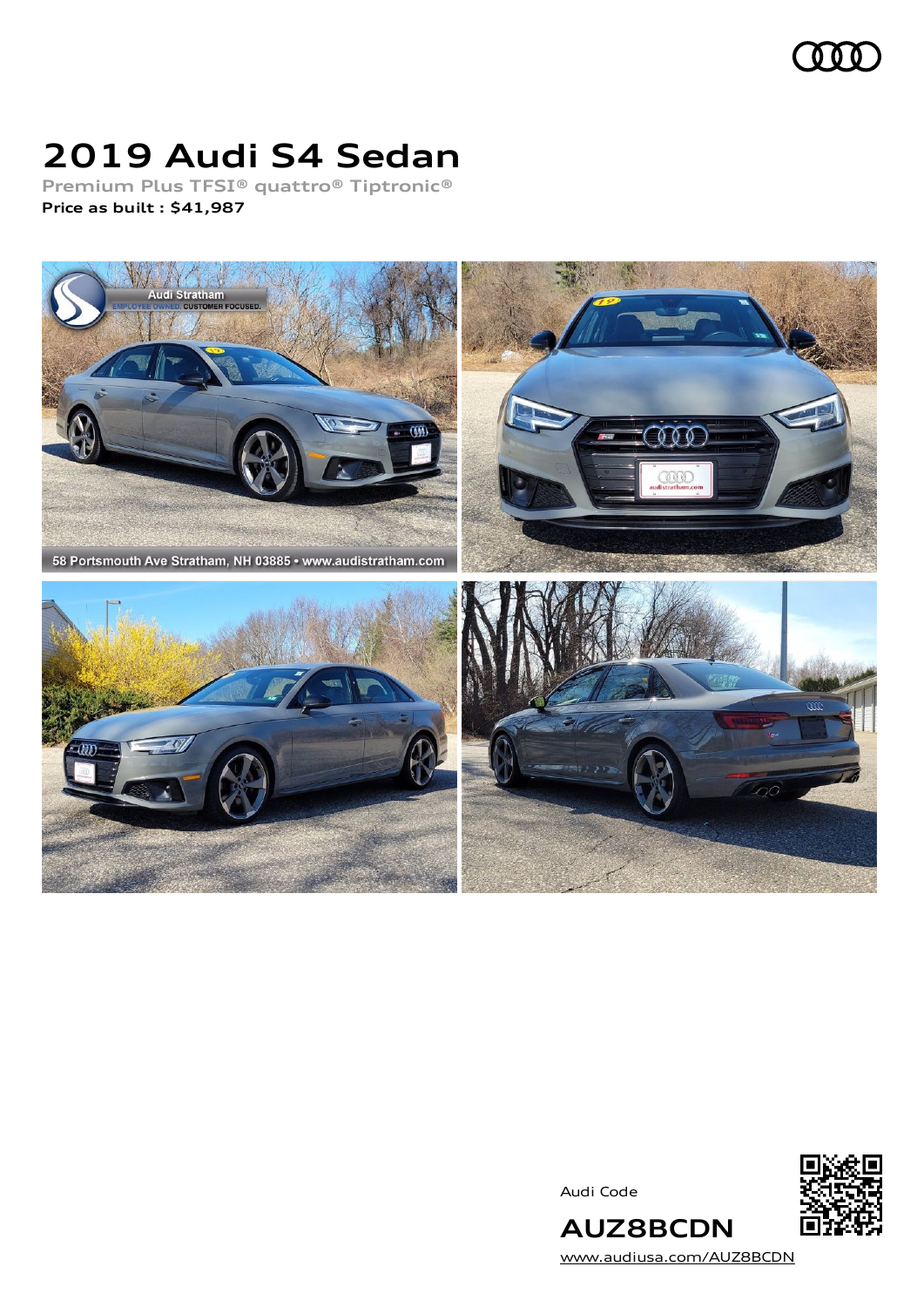## **Summary**

**Audi 2019 Audi S4 Sedan** Premium Plus TFSI® quattro® Tiptronic®

**Price as buil[t](#page-8-0)** \$41,987

#### **Exterior colour**

Quantum Gray

#### **Interior colour**

| Seats     | Black with Rock Gray stitching |
|-----------|--------------------------------|
| Dashboard | Black                          |
| Carpet    | Black                          |
| Headliner | Black                          |



#### **Further Information**

| Warranty        | No           |
|-----------------|--------------|
|                 |              |
| Mileage         | 61,411 miles |
|                 |              |
| Type of vehicle | Used car     |
|                 |              |

#### **Audi Code** AUZ8BCDN

**Your configuration on www.audiusa.com** [www.audiusa.com/AUZ8BCDN](https://www.audiusa.com/AUZ8BCDN)

**Commission number** facf1a1e0a0e09a82f04

#### **Technical Specifications**

| Engine type                  | Six-cylinder                                     |
|------------------------------|--------------------------------------------------|
| stroke                       | Displacement/Bore and 2,995/84.5 x 89.0 cc/mm    |
| Torque                       | 369 lb-ft@rpm                                    |
| Top track speed              | 155 mph or 130 mph with all-<br>season tires mph |
| Acceleration (0 - 60<br>mph) | 4.4 seconds seconds                              |
| Recommended fuel             | Premium                                          |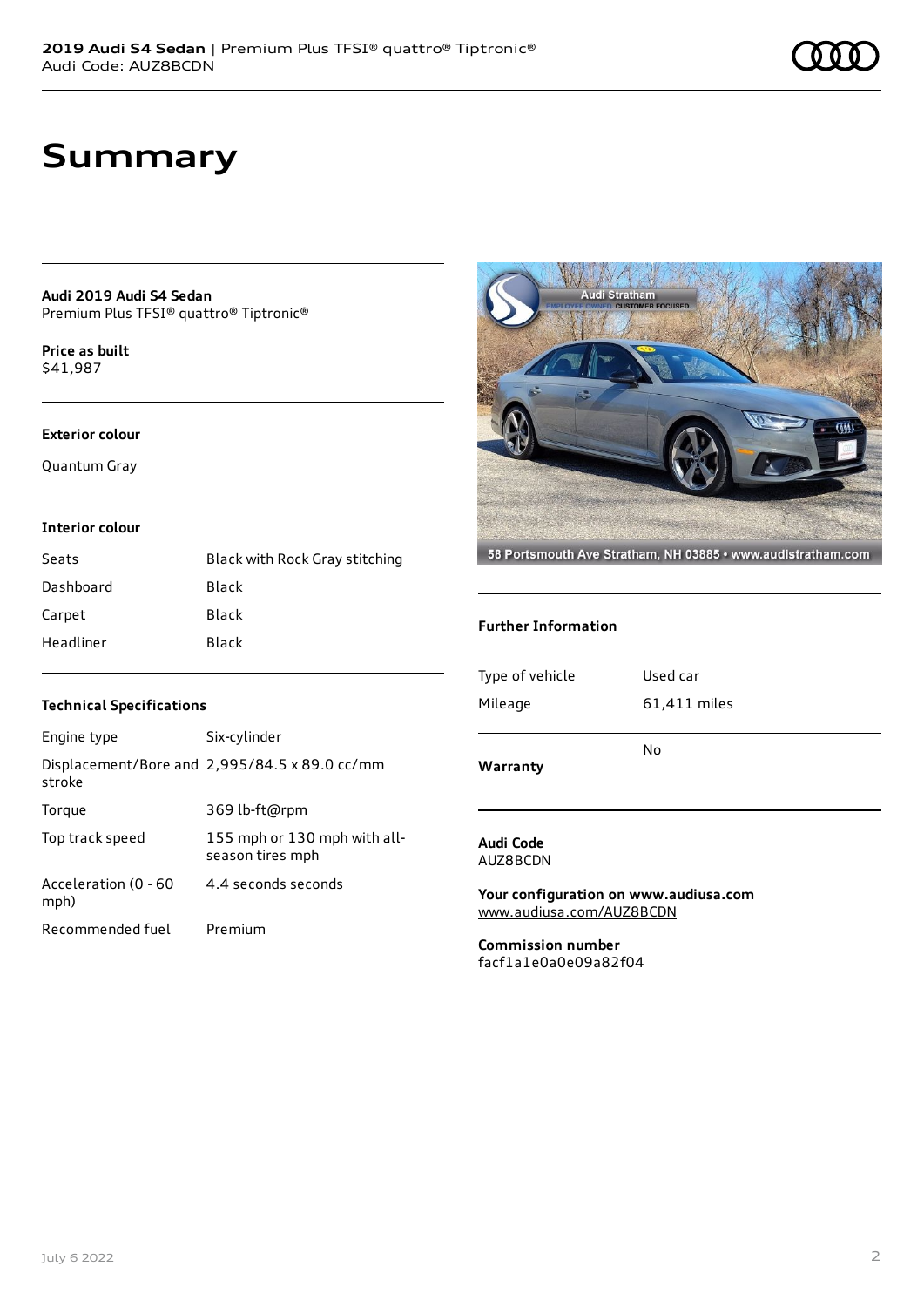

# **Standard features**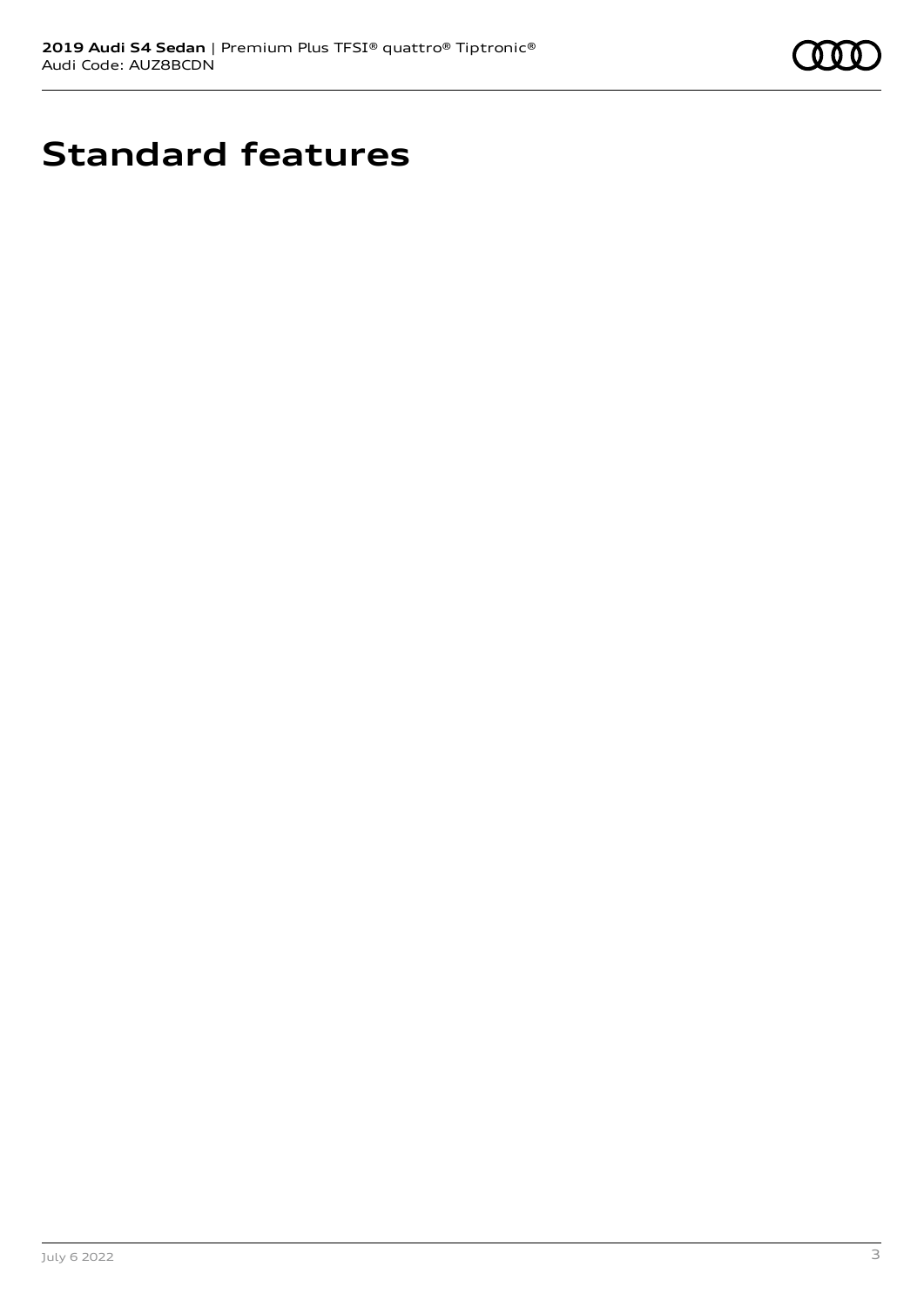# **Dealer remarks**

CARFAX One-Owner. Clean CARFAX. Quantum Gray 2019 Audi S4 3.0T Premium Plus quattro quattro 8-Speed Automatic 3.0L TFSI Alarm System w/Motion Sensors, Audi Advanced Key, Audi Connect PRIME & PLUS Online Services, Audi Pre Sense Rear, Audi Side Assist, Audi Virtual Cockpit, Black Optic Package, Convenience Package, Driver's Seat Memory, High-Gloss Black Exterior Mirror Housings, Leatherette Covered Center Console & Door Armrests, Parking System Plus (Front/Rear Acoustic Sensors), Power Folding Exterior Mirrors, Premium Plus Package, SiriusXM All Access Service, Titanium Black Exterior Trim, USB Charge Ports for Rear Seats, Wheels: 19" 5-Arm Rotor Design Titanium Matte.

\*\*\*\*CLEAN CARFAX\*\*\*\* Recent Arrival! 21/30 City/Highway MPG

Audi of Stratham has the Luxury vehicle you've been searching for at a price that fits your budget As an employee owned company our mission is to make you a customer for life.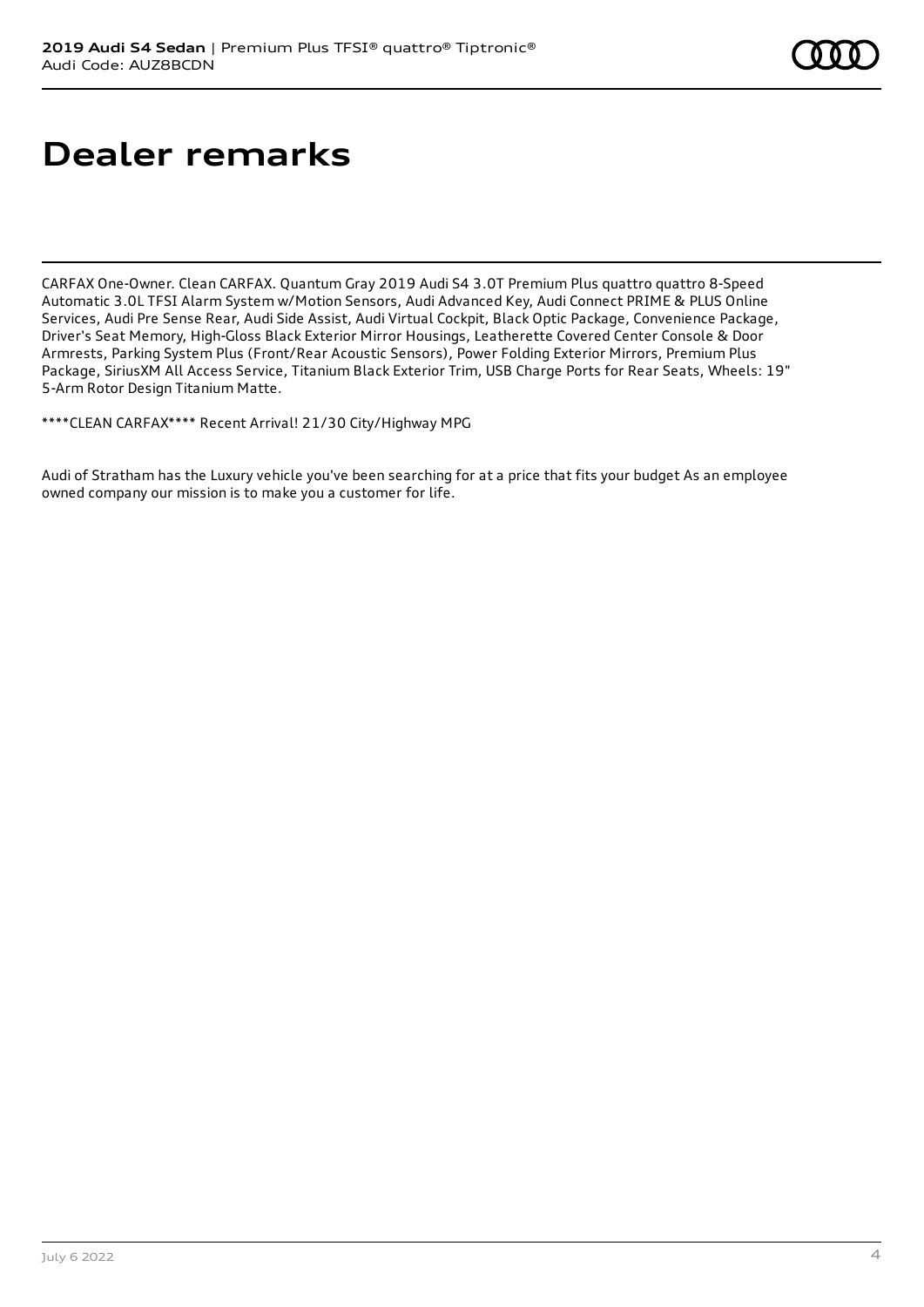## **Technical Specifications**

### Engine type Six-cylinder

**Engineering | Performance**

| Acceleration (0 - 60<br>mph) | 4.4 seconds seconds                              |
|------------------------------|--------------------------------------------------|
| Engine block                 | Aluminum-alloy                                   |
| Displacement                 | 3.0 l                                            |
| Cylinder head                | Aluminum-alloy                                   |
| Max. output ps/hp            | 349 @ rpm                                        |
| stroke                       | Displacement/Bore and 2,995/84.5 x 89.0 cc/mm    |
| Top track speed              | 155 mph or 130 mph with all-<br>season tires mph |
| Torque                       | 369 lb-ft@rpm                                    |
| Valvetrain                   | 16-valve DOHC with valve lift<br>system          |

### **Transmission | Drivetrain**

| Gear ratios: 8th                  | 0.667:1                                                                                                   |
|-----------------------------------|-----------------------------------------------------------------------------------------------------------|
| Gear ratios: 6th                  | 1.000:1                                                                                                   |
| Gear ratios: 7th                  | 0.839:1                                                                                                   |
| Gear ratios: Reverse              | 3.317:1                                                                                                   |
| Gear ratios: Final Drive 2.848: 1 |                                                                                                           |
| Gear ratios: 4th                  | 1.667:1                                                                                                   |
|                                   |                                                                                                           |
| Transmission                      | Eight-speed Tiptronic <sup>®</sup> automatic<br>transmission and quattro <sup>®</sup> all-<br>wheel drive |
| Gear ratios: 5th                  | 1.285:1                                                                                                   |
| Gear ratios: 2nd                  | 3.143:1                                                                                                   |
| Gear ratios: 3rd                  | 2.106:1                                                                                                   |

#### **Electrical system**

| Alternator | 14 Volts - 150 amp |
|------------|--------------------|
| Battery    | 12 Volts - 80 amp  |

#### **Steering**

| Steering type                             | Electromechanical speed-sensitive<br>power steering system |
|-------------------------------------------|------------------------------------------------------------|
| Turning diameter, curb-38.1 ft<br>to-curb |                                                            |
| Steering ratio                            | 15.9:1                                                     |

#### **Suspension**

| Front axle | Five-link front independent steel<br>spring S4 sport suspension |
|------------|-----------------------------------------------------------------|
| Rear axle  | Five-link rear independent steel<br>spring S4 sport suspension  |

### **(1/2)**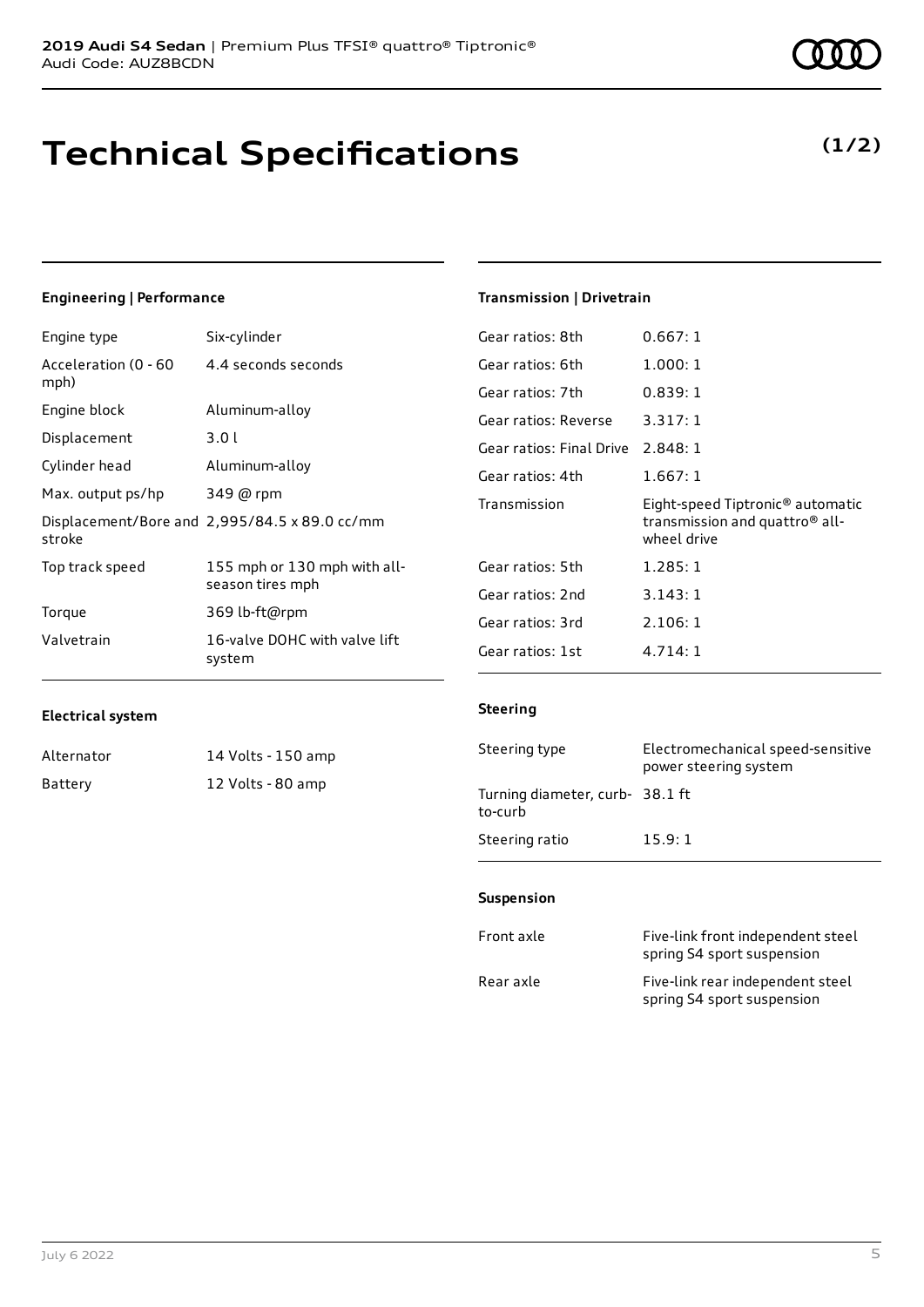### **Brakes**

| <b>Front brakes</b>  | 13.8 (ventilated disc) in                                                                                        |
|----------------------|------------------------------------------------------------------------------------------------------------------|
| Rear brakes          | 13.0 (ventilated disc) in                                                                                        |
|                      |                                                                                                                  |
| <b>Body</b>          |                                                                                                                  |
| Material             | Lightweight construction<br>technology - multi-material body<br>construction (steel and aluminum<br>composition) |
| Corrosion protection | Multistep anti-corrosion protection                                                                              |
|                      |                                                                                                                  |

#### **Warranty | Maintenance**

| Warranty    | 4-year/50,000 mile Audi New<br>Vehicle Limited Warranty                                   |
|-------------|-------------------------------------------------------------------------------------------|
| Maintenance | 12-month/10.000 mile (whichever<br>occurs first) NO CHARGE first<br>scheduled maintenance |

#### **Exterior Measurements**

| Height                           | 55.3 in   |
|----------------------------------|-----------|
| Overall width without<br>mirrors | 72.5 in   |
| Length                           | 186.8 in  |
| Wheelbase                        | 111.2 in  |
| Drag coefficient                 | $0.29$ Cw |
| Overall width with<br>mirrors    | 79.6 in   |
| Track rear                       | 60.9 in   |
| Track front                      | 61.6 in   |
| Curb weight                      | 3,858 lb  |

**Technical Specifications**

### **(2/2)**

#### **Interior measurements**

| Seating capacity                          | 5                     |
|-------------------------------------------|-----------------------|
| Shoulder room, rear                       | 54.5 in               |
| Head room with front<br>sunroof           | 38.9 in               |
| Leg room, rear                            | 35.7 in               |
| Shoulder room, front                      | 55.9 in               |
| Head room with rear<br>sunroof            | 37.4 in               |
| Leg room, front                           | $41.3$ in             |
| Cargo volume, rear<br>seatbacks up/folded | $13.0/-$ cu ft, cu ft |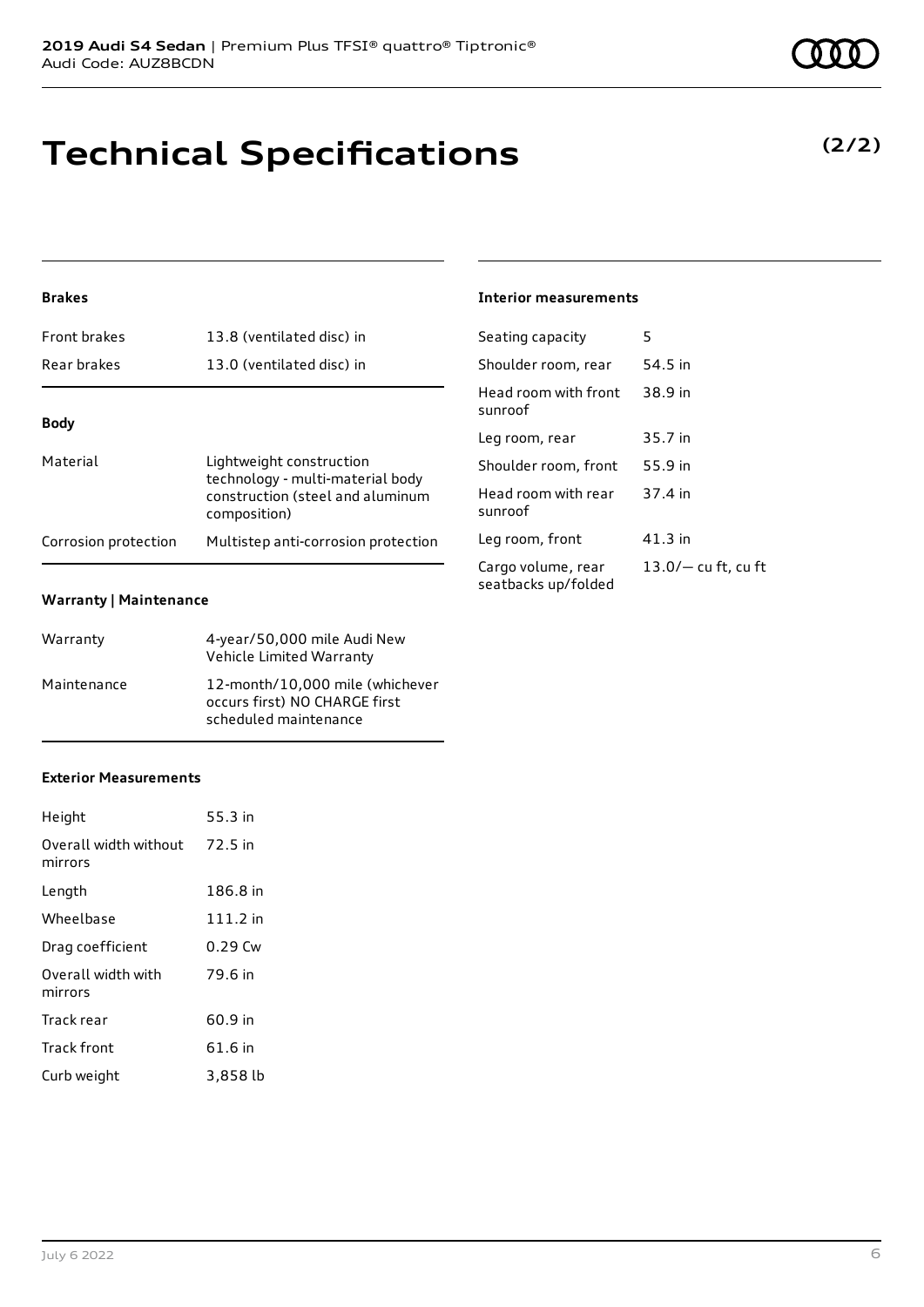### **Consumption- and emission**

#### **Consumption by NEDC**

| urban       | $21$ mpg |
|-------------|----------|
| extra-urban | 30 mpg   |
| combined    | 24 mpg   |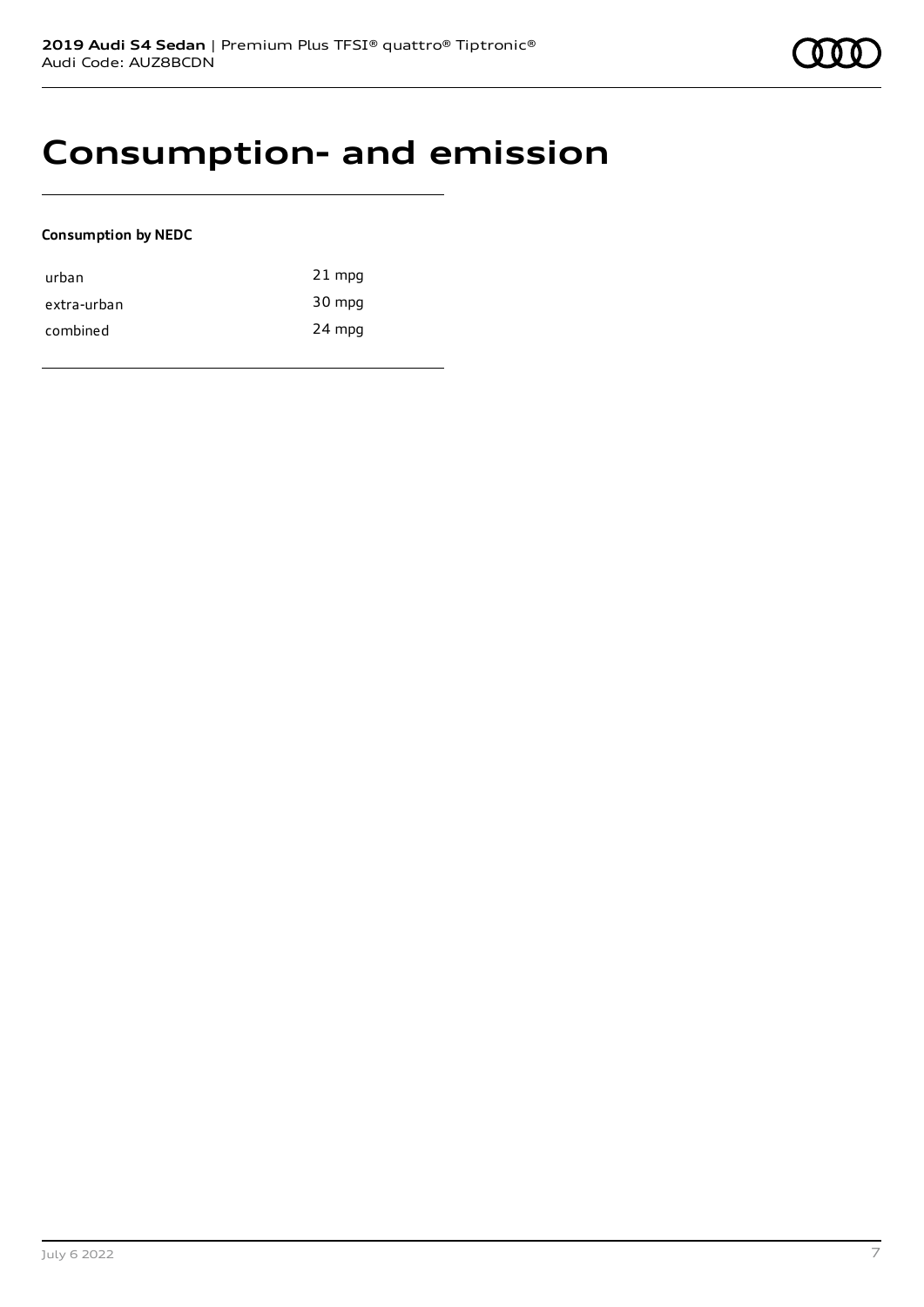# **Contact**

Dealer **Audi Stratham**

58 Portsmouth Ave 03885 Stratham NH

Phone: +16034180285 FAX: 6034180479

www: [https://www.strathamaudinh.com](https://www.strathamaudinh.com/)